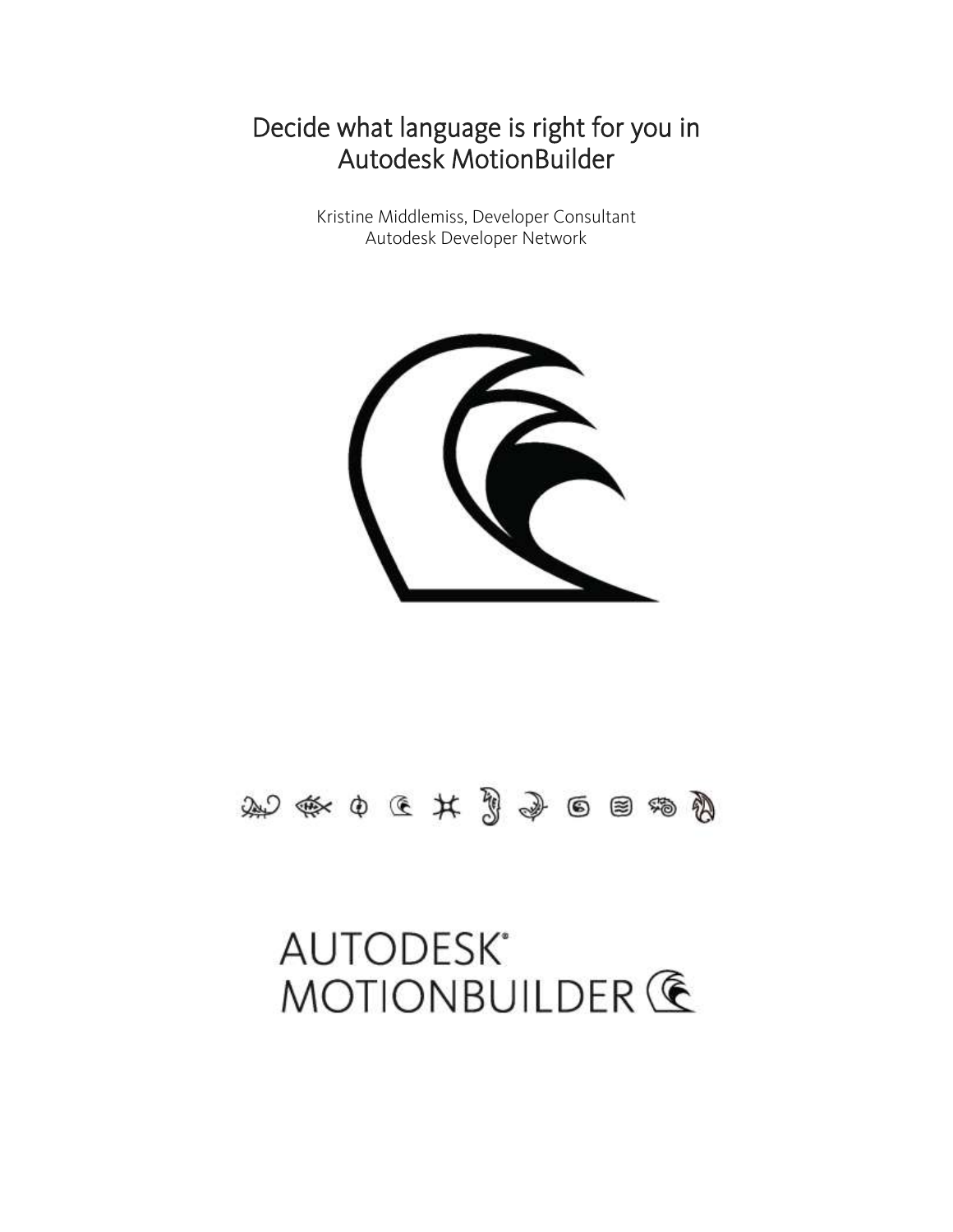#### Contents

| 1.1 |  |  |
|-----|--|--|
|     |  |  |
|     |  |  |
|     |  |  |
|     |  |  |
| 1.3 |  |  |
|     |  |  |
|     |  |  |
|     |  |  |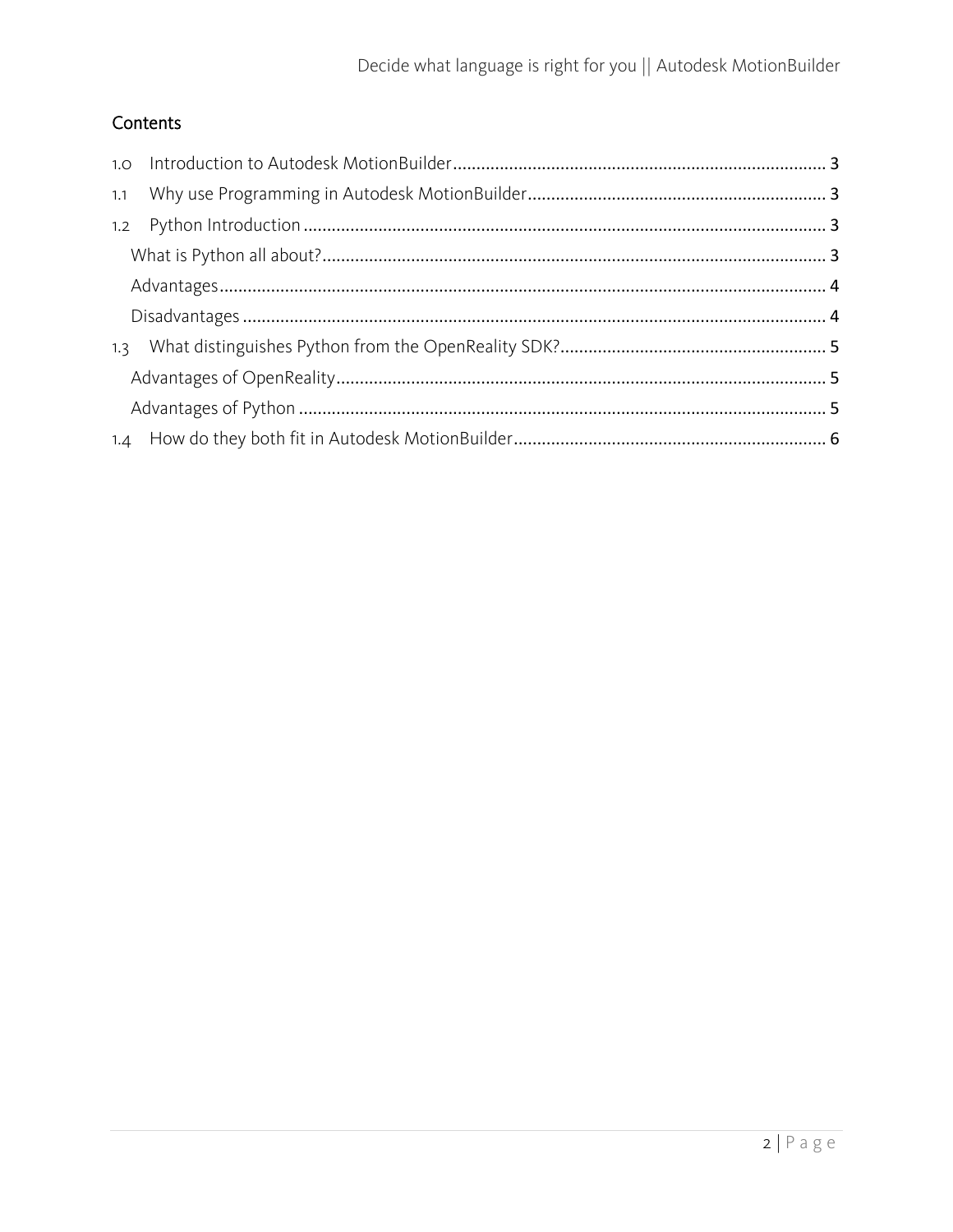### Decide what language is right for you

Kristine Middlemiss, Developer Consultant Autodesk Developer Network



## <span id="page-2-0"></span>1.0 Introduction to Autodesk MotionBuilder

- Autodesk MotionBuilder is the industry-leading, real-time 3D character animation software for games, feature film, and television productions.
- It is designed to complement Autodesk Maya and Autodesk 3ds Max software, as well as other Autodesk DirectConnect applications that support the Autodesk FBX file format.
- With its core focus on interactive real-time workflows, Autodesk MotionBuilder enables creative and technical artists to take on demanding, animation-intensive projects.
- Autodesk MotionBuilder is a professional package designed for 3D data acquisition, manipulation, and visualization, which makes it not only an animation productivity solution, but a tool that drives the iterative process of creativity.
- The software, available for Windows operating systems, natively supports the platformindependent Autodesk FBX 3D data interchange solution that allows Autodesk MotionBuilder software to integrate with applications in a production pipeline that supports FBX.
- In addition to powerful animation features and an intuitive interface, Autodesk MotionBuilder also includes dedicated tools for creating cameras, lights, shading, cartoon rendering, textures, shadows, and constraints.

## <span id="page-2-1"></span>1.1 Why use Programming in Autodesk MotionBuilder

- Automate repetitive, time-consuming tasks and extend features without leaving the Autodesk MotionBuilder environment.
- Support for the popular, easy-to-use Python scripting language allows production facilities to better integrate Autodesk MotionBuilder into their production pipeline.
- The Open Reality SDK can be used to create custom tools and features that plug directly into Autodesk MotionBuilder and extend its functionality.
- In-house developers can create project-specific functionality, which accommodates specific workflows and requirements, including custom file types.

## <span id="page-2-2"></span>1.2 Python Introduction

#### <span id="page-2-3"></span> *What is Python all about?*

Object Oriented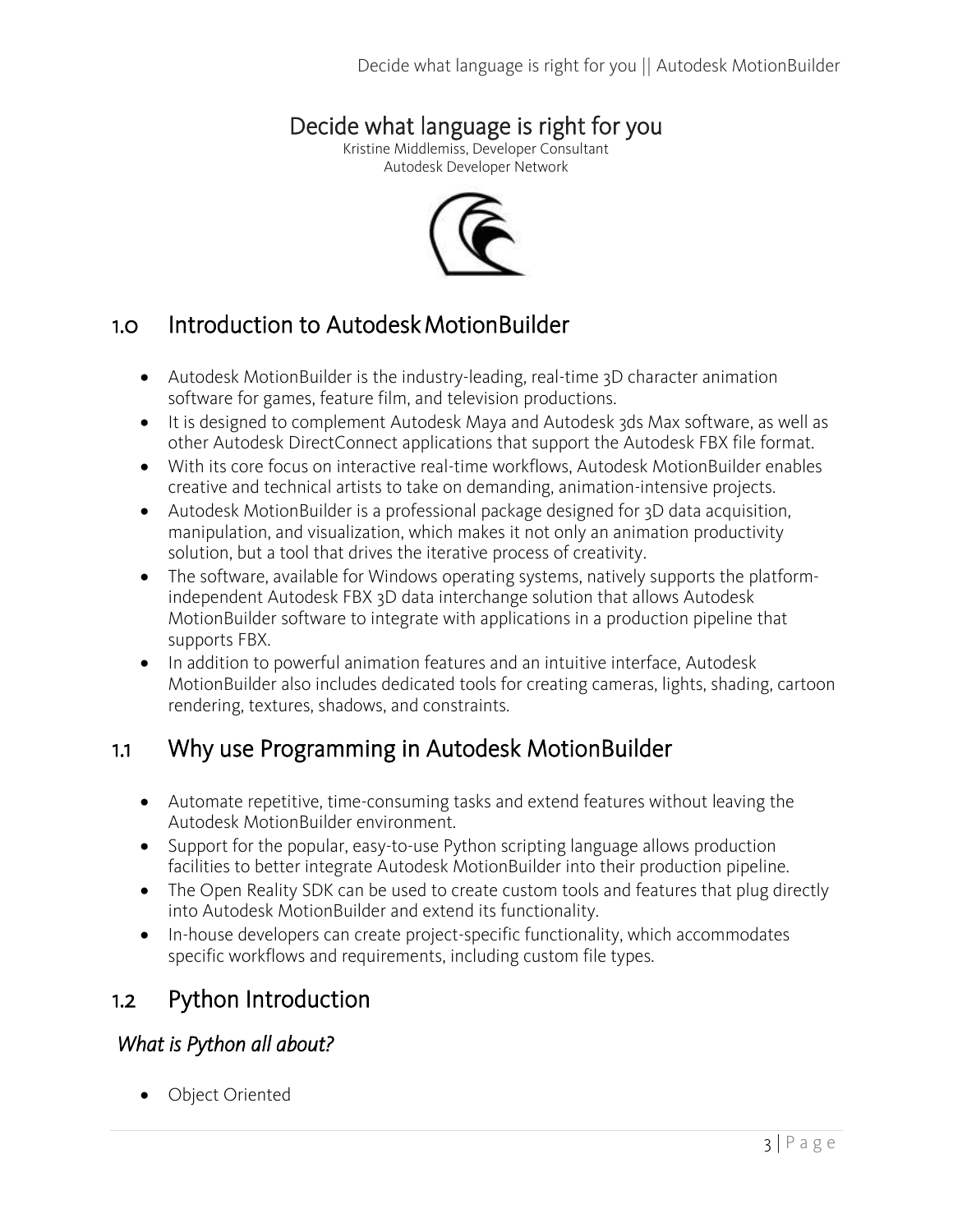- o This means its class model supports advanced concepts such as polymorphism, operator overloading, and multiple inheritance.
- o Don't worry if you don't understand these terms you'll find they are much easier to learn with Python than with just about any other Object Oriented Programming language available.
- Open Source
	- o Which means it is free; there are no restrictions on copying it, embedding it in your systems or shipping it with your products.
	- o The beauty of free means tons of people are using it so there are lots and lots of forums, communities, extra tool being built, and lots of keen programmers that can help you when you get stuck.
- Mostly Interpreted
	- o There is no need for an external compiler or debugger as you do not need to compile your code to run it.
- Used for Both Standalone programs and Scripting Applications
	- o This multi-purpose language is great for Autodesk MotionBuilder because it allows you to use the standard Python language to do Windows type functionality and automation if you need too all in the same Autodesk MotionBuilder Python scripts.

#### <span id="page-3-0"></span>*Advantages*

- Quicker Development Cycle
	- o You can make changes on the fly, which means it is well suited to rapid prototyping, because you code, test and debug all within Autodesk MotionBuilder.
- It is Extremely Portable
	- o Python is written in portable ANSI C, and compiles and runs on virtually every major platform in use today.
	- o It is also backwards compatible.

#### <span id="page-3-1"></span>*Disadvantages*

- Possibly Slower language compared to C++
	- o Python is slower than its sister, Open Reality SDK, because it is not a fully compiled language such as C++ since it is an interpreted language; however speed depends largely on the complexity of the program.
- Discloser
	- o There may be occasions when you'd like to release some functionality to an outside party but not disclose exactly how it was implemented, since Python is both the source code as well as what is finally executed, there is no way to separate the two.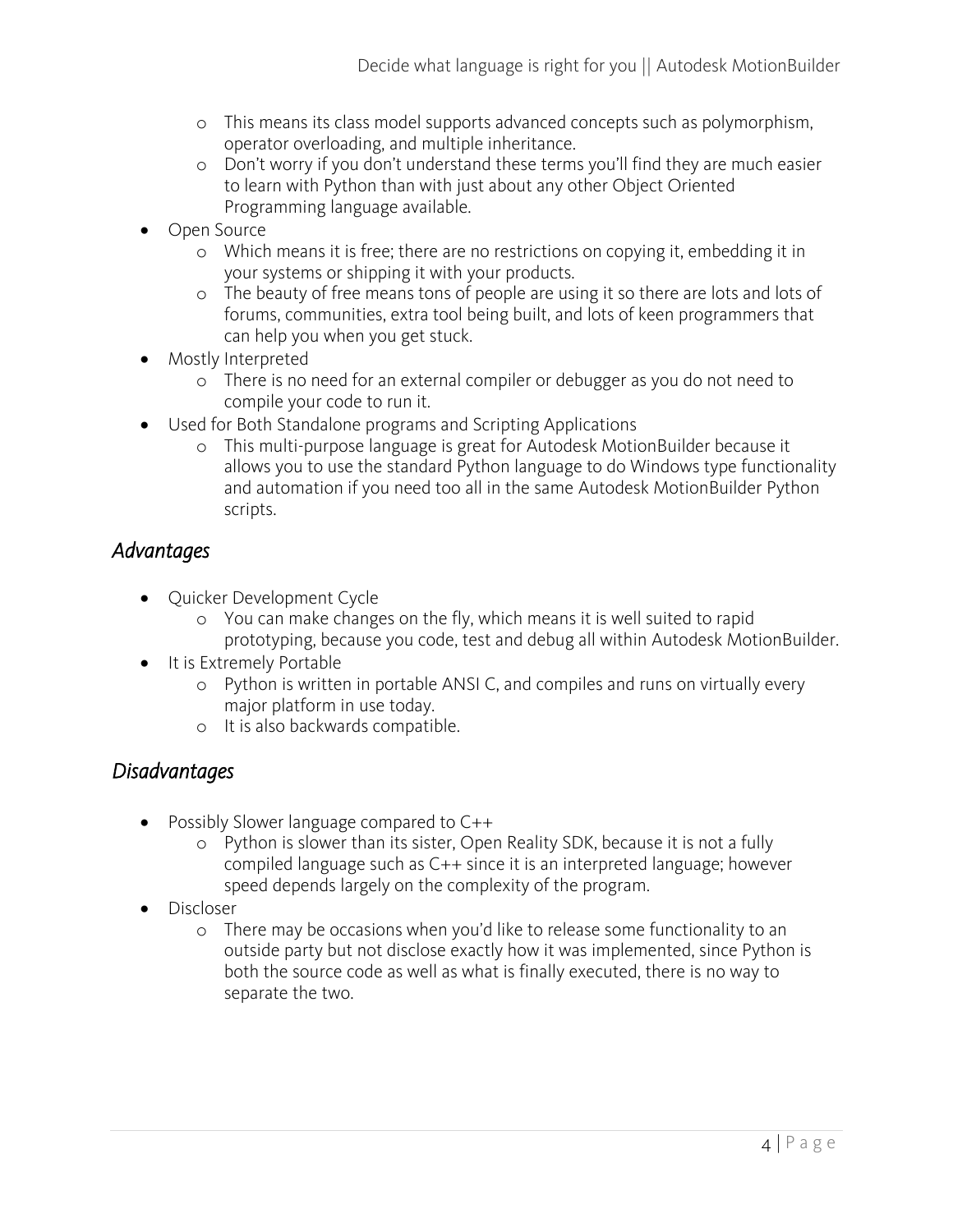## <span id="page-4-0"></span>1.3 What distinguishes Python from the OpenReality SDK?

#### <span id="page-4-1"></span>*Advantages of OpenReality*

- C++ plug-ins runs much faster than Python scripts in the majority of situations.
- More class and function access than Python, for example creating custom devices and/or manipulators is only available in Open Reality SDK.
- Can derive from existing classes, e.g. FBBox, FBConstraint, FBDevice, FBShader, etc.
- In some functions or lists where the object returned is of a more general class, you can cast the item to an object of a more specialized class to access functions specific to that specialized class. In Python, certain functions or lists can automatically return an object of the more specialized type, but not all have this ability.

#### <span id="page-4-2"></span>*Advantages of Python*

- Minimal resources needed to start developing. No need to obtain a compiler like Visual Studio (which can cost money and time to learn using it). All you need to do is use the Python Editor that is built into Autodesk MotionBuilder.
- No need to close and restart Autodesk MotionBuilder to fix code. C++ plug-ins is automatically loaded on start-up and cannot be unloaded so that its code can be edited. As a result, if functionality is available, then it is generally better to prototype in Python, only switching to C++ when speed is essential and the code is more or less locked down.
- No need to figure out if creating a certain object of an Autodesk MotionBuilder class can be done normally or as a pointer.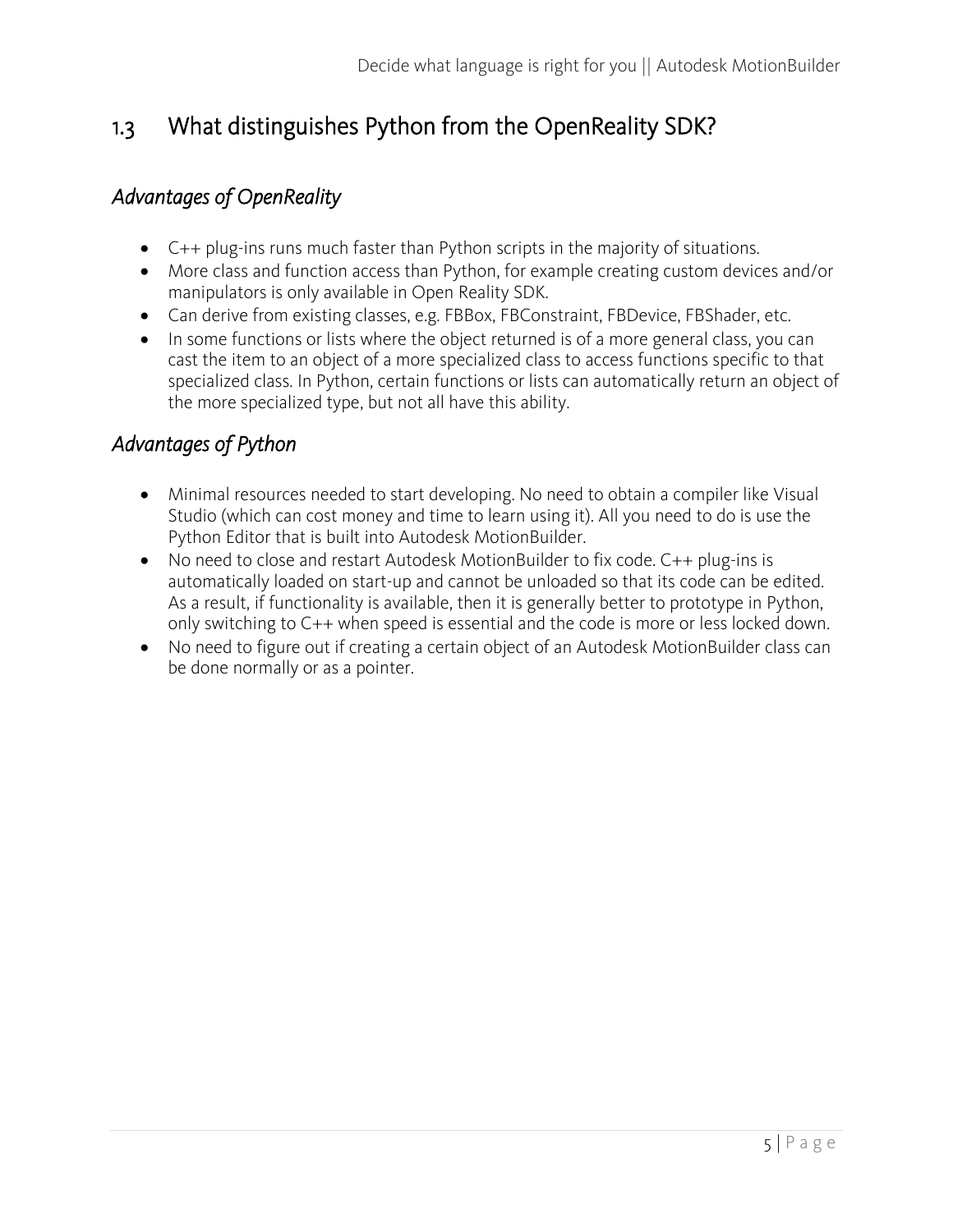## <span id="page-5-0"></span>1.4 How do they both fit in Autodesk MotionBuilder



Figure 1 Displays the SDK functionality size compared to Autodesk MotionBuilder

The way that Python fits into Autodesk MotionBuilder is it has a little bit smaller functionality then the OpenReality SDK, and then the OpenReality SDK has a little bit smaller functionality then what the Autodesk MotionBuilder Application can do. So in other words everything Python does, the Open Reality SDK also does (Python is a wrapper to the C++ classes) but everything Open Reality SDK does Python SDK does not necessarily do.

There are a few key classes that are not in Python such as creating devices or manipulators that won't likely get exposed in Python because Python is not optimized enough to perform at the real time speed Autodesk MotionBuilder needs for these tools, but you never know what can happen so don't hold me to this.

One more thing to add here, is that the beauty of Autodesk MotionBuilder or the opposite of beauty depending on what side of the fence you sit on is that the functionality in Open Reality SDK and Python closely mimics the functionality available in the UI, so when you are not sure of